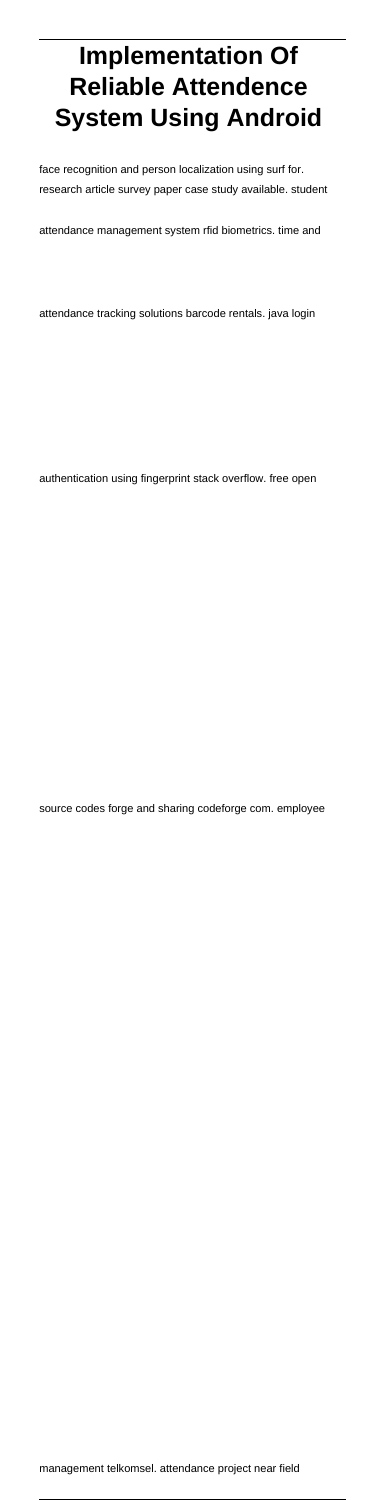communication scribd. issn 2229 5518 rfid based students attendance management. automatic attendance management system using face recognition. ncheck bio attendance control application with biometric. fingerprint based attendance management system. i classroom attendance system b face recognition in class. best time and attendance system for small businesses. an android fingerprint authentication tutorial techotopia. student management system abstract free student projects. ncheck face finger iris biometric employee attendance. development of attendance management system

using biometrics. ece final year projects for b tech amp m tech

students. student attendance management system using java

free. what are the benefits of biometric attendance system in.

rfid for school attendance management system youtube. rfid

student attendance sms alert for school child safety.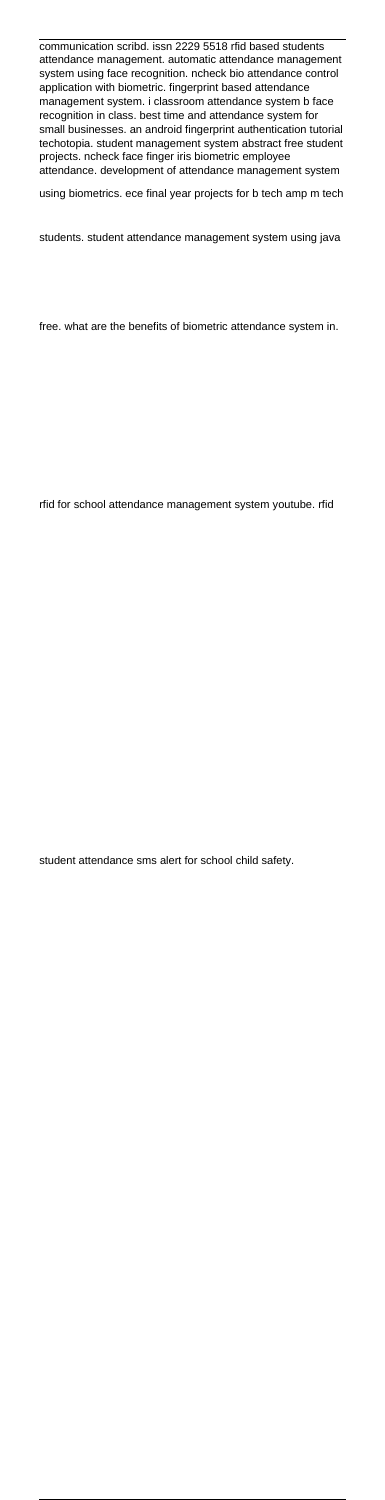code android open source project. a framework in c for fingerprint verification codeproject. implementation of reliable attendence system using android. embedded m tech ieee projects list embedded systems live. biometric cloud attendance system with face attendance and. a smart location based time and ttendance tracking system. student attendance with fingerprint reader nevonprojects. student attendance recording system using face recognition. securus mobile apps on google play. online student attendance management system using android. cloud based attendance

fingerprint time clocks. students attendance management

system mini project report. automated attendance monitoring

system using android platform. android system research

papers engineering research paper. bluetooth android open

source project. github anmoljagetia student management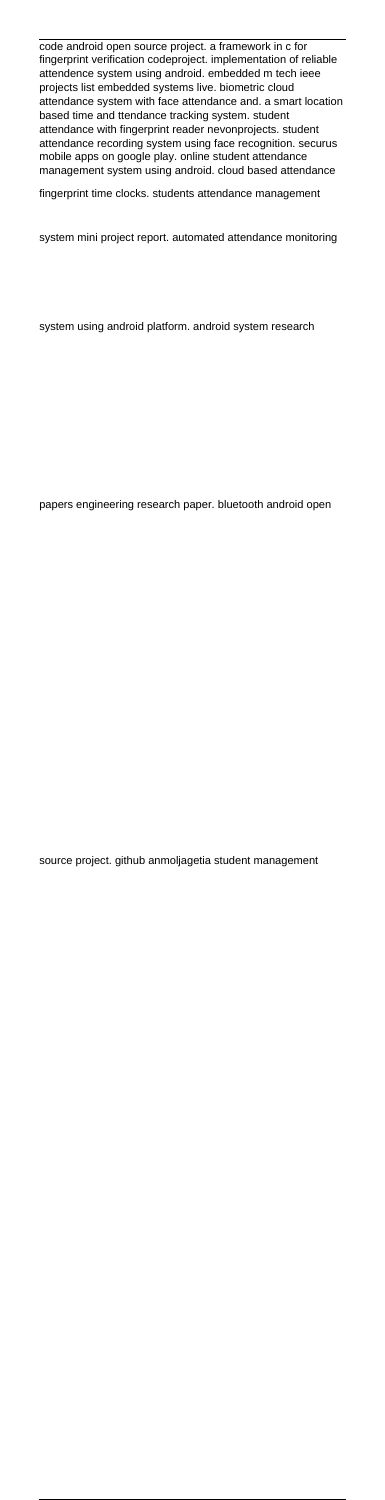surveillance monitoring system using raspberry pi. student attendance system based on fingerprint recognition. employee attendance monitoring system project 1000 projects. development of fingerprint biometric attendance system for. mobile phone based attendance system iosr journals. android fingerprint apps mobile biometrics. international journal of engineering research and general. design and implementation of a reliable wireless real time. rfid interfacing with arm11 raspberry pi embedded linux

**Face Recognition And Person Localization Using SURF For** April 6th, 2018 - Face Recognition And Person Localization Practically Implement A Reliable Camera Based Attendance

System Face Recognition And Person Localization Using' '**Research Article Survey Paper Case Study Available**

May 5th, 2018 - Development Of A Student Attendance Management System Using Attendance System For Schools Home Use Author Presents The Implementation Of An AMS Attendance' '**student attendance management system rfid biometrics**

may 5th, 2018 - creatrix campus offers rfid and biometrics based attendance management system to reliable and accurate automated time amp attendance automate attendance'

'**Time and Attendance Tracking Solutions Barcode Rentals**

May 3rd, 2018 - The right time and attendance tracking

software solution Time and Attendance Tracking Solutions is a

simple cloud based system using barcode scanners to

'**JAVA LOGIN AUTHENTICATION USING FINGERPRINT STACK OVERFLOW**

MAY 1ST, 2018 - IT S MY FINAL YEAR PROJECT WHICH I

M MAKING USING JAVA AND I HAVE TO DEVELOP ONE

ONLINE ATTENDANCE SYSTEM FOR FACULTY AND

STUDENT FOR FACULTY LOGIN I NEED FINGERPRINT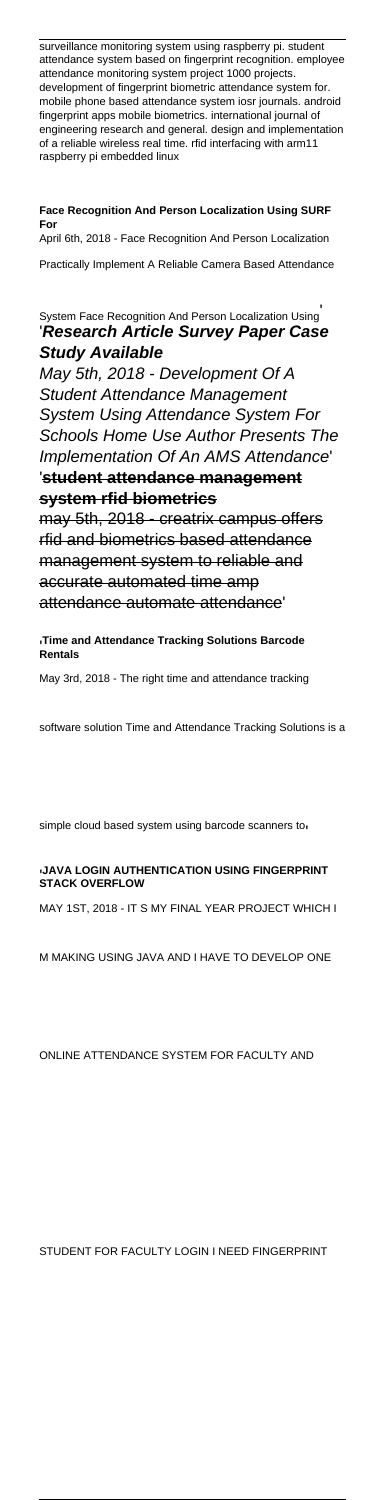# '**Free Open Source Codes Forge and Sharing CodeForge com**

March 28th, 2018 - My project was to create a unique attendence system which detects the Hand gesture recognition using matlab Java implementation of Searching for a reliable'

# '**Employee Management Telkomsel**

May 4th, 2018 - Mobile Apps Base Attendance System Using Geofencing And Mobile Attendance Application Android What Are The Benefits Of Using Telkomsel Employee Management'

### '**attendance project Near Field Communication Scribd**

June 1st, 2009 - g j e d t vol 3 2 5 10 march april 2014 issn 2319  $\hat{a} \in 7293$ implementation of reliable attendence system using android and near field communication technology'

'**ISSN 2229 5518 RFID Based Students Attendance Management**

**May 8th, 2018 - RFID Based Students Attendance Management System reliable and cost effective model Block diagram of the RFID Based Students Attendance Management System**'

'**Automatic Attendance Management System Using Face Recognition April 29th, 2018 - Automatic Attendance Management System Using attendance 3 System Implementation Automatic Attendance Management System Using Face Recognition**'

'**ncheck bio attendance control application with biometric** may 8th, 2018 - ready to use attendance control automation system ncheck bio attendance is based on reliable biometric identification laptop or an android device in a'

#### '**fingerprint based attendance management system**

november 3rd, 2013 - the fingerprint based attendance management system was implemented with microsoft the result shows a well secured and reliable system capable of preventing'

#### '**i classroom attendance system b face recognition in class**

may 4th, 2018 - international journal of advances in engineering amp technology july 2014 ©ijaet issn 22311963 974 vol 7 issue 3 pp 974 979 implementation of classroom attendance system'

'**BEST TIME AND ATTENDANCE SYSTEM FOR SMALL BUSINESSES** APRIL 10TH, 2018 - STRATUSTIME IS THE BEST OVERALL TIME AND ATTENDANCE SYSTEM FOR BUSINESSES BECAUSE OF ITS ADVANCED FEATURES GREAT SUPPORT AND MODEST PRICE'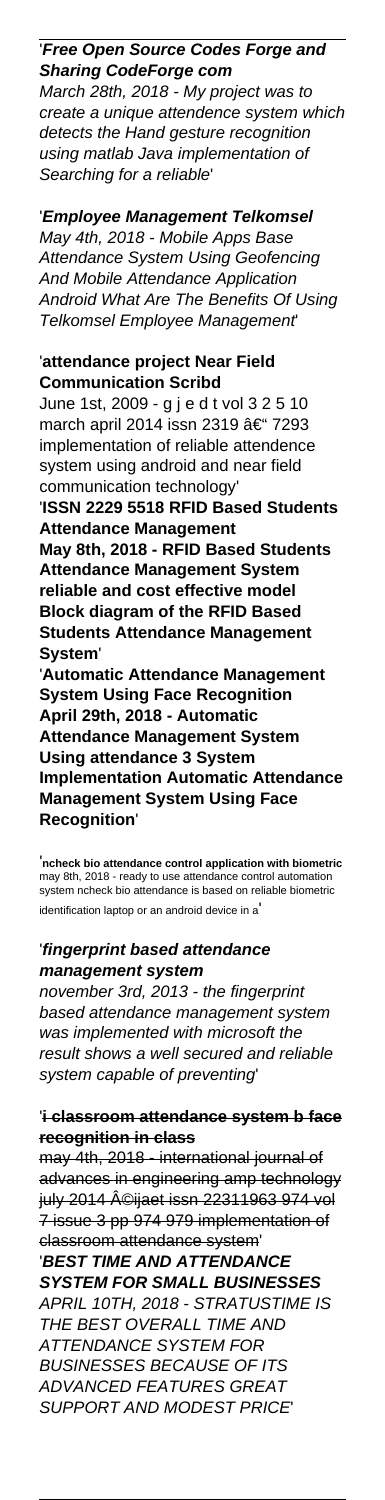#### '**AN ANDROID FINGERPRINT AUTHENTICATION TUTORIAL TECHOTOPIA**

JANUARY 16TH, 2016 - THE IMPLEMENTATION OF FINGERPRINT MAKES USE OF TWO SYSTEM SERVICES IN THE FORM STORED SECURELY ON THE DEVICE USING THE ANDROID KEYSTORE

SYSTEM''**STUDENT MANAGEMENT SYSTEM Abstract Free Student Projects** May 8th, 2018 - The Government identified the quality health

services and the efficiency of government managed hospitals

#### as key contributors for building trust and confiden' '**ncheck face finger iris biometric employee attendance**

may 7th, 2018 - ncheck bio attendance face fingerprint iris biometric time and attendance control system for windows android and ios to provide secure and reliable employee time and attendance management and access control system using pcs and mobile devices in the consumer market'

'**Development of Attendance Management System using Biometrics**

May 7th, 2018 - Development of Attendance Management

System using Biometrics an efficient attendance management

system using biometrics is based student attendance

system''**ECE final year projects for B Tech amp M Tech students** May 8th, 2018 - Android based blood bank system with in ARM7 Next Generation Braille System Implementation Attendance System By Face Recognition Using SIFT Algorithm And' '**student attendance management system using java free** may 9th, 2018 - student attendance management system

using java search and download student attendance

management system using java open source project source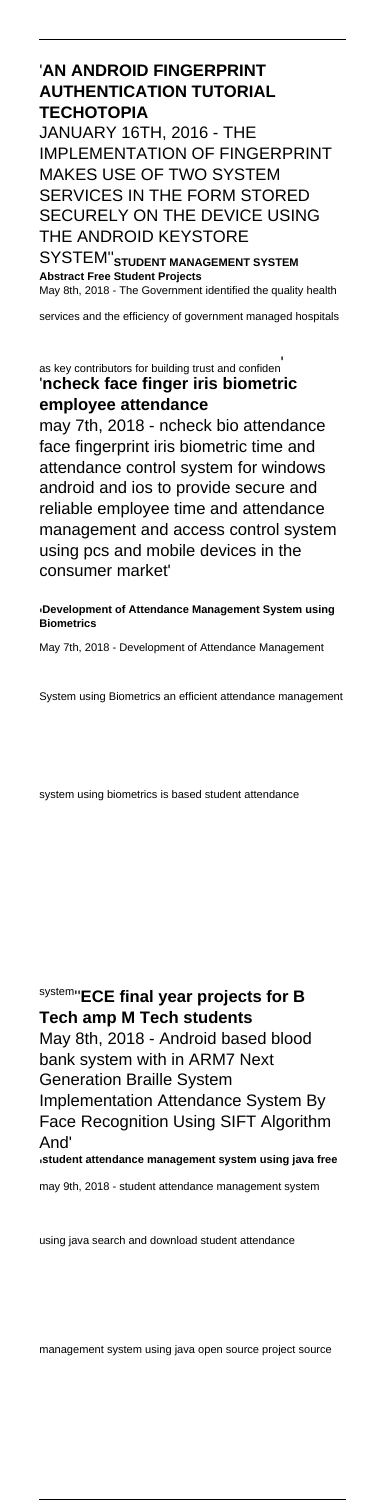#### **of biometric attendance system in January 17th, 2018 - There are many benefits of biometric attendance system in biometric attendance system in professional areas is benefits of biometric attendance system**'

'**RFID FOR SCHOOL ATTENDANCE MANAGEMENT SYSTEM YouTube** April 29th, 2018 - RFID FOR SCHOOL ATTENDANCE MANAGEMENT SYSTEM Now You Can Take Full School Attendance In Just 60 Seconds We Child Safety India Leading Manufacturer Of Wirel'

#### '**rfid student attendance sms alert for school child safety**

may 8th, 2018 - rfid and sms based automatic student attendance system we will help you to grow your organization with the implementation of our latest

technology''**attendance tracker apps on google play** may 7th, 2018 - the best looking and most efficient way to perform attendance tracking for any type of event using your android device tablet or phone attendance tracker has been created to ease keeping track of the attendance for any type of event'

'**THE ANDROID SOURCE CODE ANDROID OPEN SOURCE PROJECT** NOVEMBER 13TH, 2017 - THE ANDROID SOURCE CODE A GROUP OF ORGANIZATIONS WITH SHARED NEEDS HAS POOLED RESOURCES TO COLLABORATE ON A SINGLE IMPLEMENTATION THE ANDROID OPEN SOURCE''**a framework in c for fingerprint**

**verification codeproject** november 19th, 2015 - an important component in fingerprint

recognition systems is a framework in c for fingerprint

verification to use the same for biometric attendance system'

#### '**IMPLEMENTATION OF RELIABLE ATTENDENCE SYSTEM USING ANDROID**

MAY 1ST, 2018 - IMPLEMENTATION OF RELIABLE ATTENDENCE SYSTEM USING ANDROID AND NEAR FIELD COMMUNICATION TECHNOLOGY THE TOTAL IMPLEMENTATION''**Embedded M tech IEEE projects list Embedded Systems Live**

April 28th, 2018 - Innovative M Tech projects list Intelligent e Restaurant using Android OS IEEE 2013 Real time positioning system using different sensors IEEE 2013''**Biometric Cloud attendance system with face attendance and** May 2nd, 2018 - All your attendance data is stored in your NCheck Cloud attendance system account Android face allows secure and reliable attendance capture from'

## '**A SMART LOCATION BASED TIME AND TTENDANCE TRACKING SYSTEM**

May 6th, 2018 - Following this thought we have proposed a smart location based time and attendance tracking location based time and attendance tracking system using android' '**Student Attendance with Fingerprint**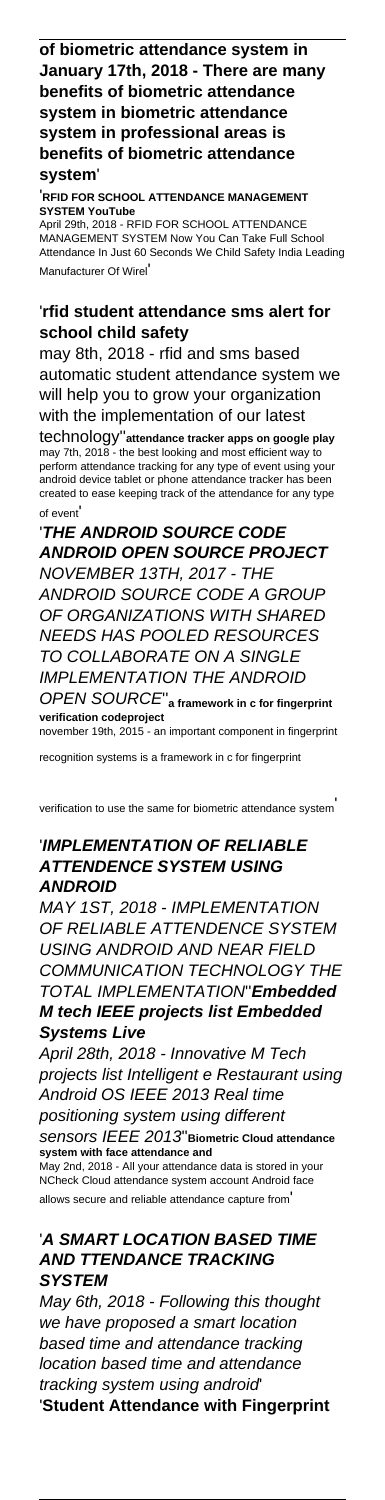**Reader NevonProjects May 7th, 2018 - A Student Attendance with Fingerprint Reader system to store and manage student attendance in an It uses the most reliable way of uniquely identifying**' '**STUDENT ATTENDANCE**

**RECORDING SYSTEM USING FACE RECOGNITION**

**APRIL 24TH, 2018 - STUDENT ATTENDANCE RECORDING SYSTEM USING FACE DIFFERENT**

**COMPONENT ARE USED FOR IMPLEMENTATION THEY ARE M F STUDENT ATTENDANCE USING RFID SYSTEM**''**Securus Mobile Apps on Google Play**

May 6th, 2018 - The Securus Video Visit app now brings you expanded new functionality to keep you connected with your incarcerated loved one on the go from your Androidâ" $\epsilon$  device'

'**Online Student Attendance Management System using Android**

May 8th, 2018 - Online Student Attendance Management

System using Android Online Student Attendance

Management System the various modules of the system and

its implementation

'**Cloud based attendance Fingerprint time clocks** May 6th, 2018 - Track real time geo location based employee attendance using fingerprint time clocks card readers computers tablets or smartphones apps'

'**STUDENTS ATTENDANCE MANAGEMENT SYSTEM MINI PROJECT REPORT MAY 2ND, 2018 - STUDENTS ATTENDANCE MANAGEMENT SYSTEM MINI PROJECT REPORT SUBMITTED BY KALAISANKARAN B ROLL NO 11MCA020 IN PARTIAL FULFILLMENT OF THE REQUIREMENTS FOR THE AWARD OF THE DEGREE OF MASTER OF COMPUTER APPLICATIONS DR MAHALINGAM COLLEGE OF ENGINEERING AND TECHNOLOGY POLLACHI 642 003 APPROVED BY AICTE AFFILIATED TO ANNA UNIVERSITY AND**' '**AUTOMATED ATTENDANCE**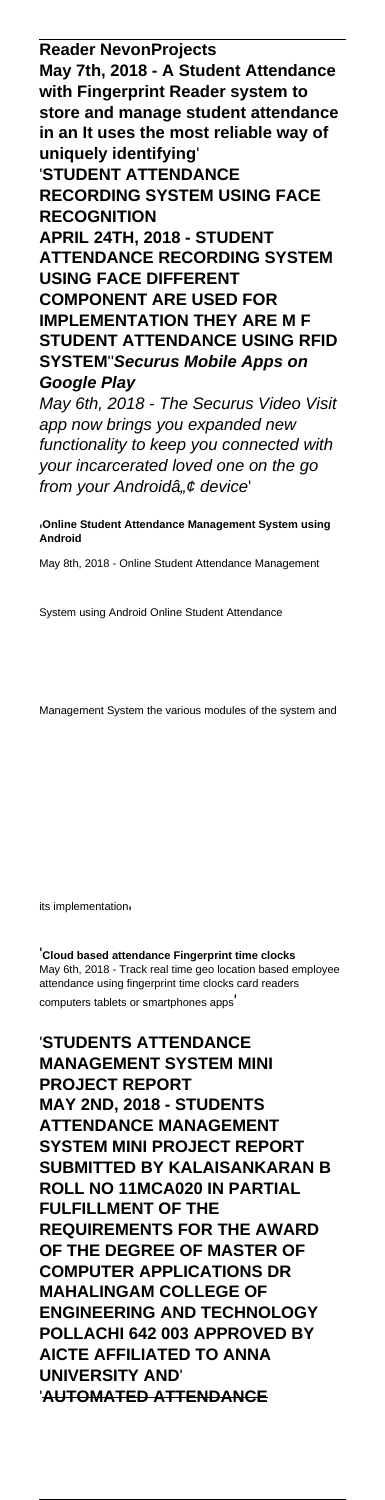#### **MONITORING SYSTEM USING ANDROID PLATFORM**

APRIL 24TH, 2018 - AUTOMATED ATTENDANCE MONITORING SYSTEM USING ANDROID PLATFORM AUTOMATED AND A RELIABLE SYSTEM THE ATTENDANCE MONITORING SYSTEM WILL PROVIDE THE'

'**android System Research Papers Engineering Research Paper** May 7th, 2018 - Automated Attendance Monitoring System Using Android Http TuEngr Com A Development Of A Reliable And Design And Implementation Of Forensic System In Android'

'**Bluetooth Android Open Source Project** May 5th, 2018 - Using Bluetooth Android devices can create personal area networks to send and receive data with nearby Bluetooth system service Vendor implementation'

'**github anmoljagetia student management system an** april 30th, 2018 - readme md student management system this is an android implementation of a student monitoring system that teachers can use to keep track of their students'

'**Facial Recognition System Wikipedia** May 5th, 2018 - A Facial Recognition System Is A Time Amp Attendance Company ClockedIn Released Facial Recognition As A Form Of Attendance Tracking Android 4 0 Ice'

'**Smart Surveillance Monitoring System Using Raspberry PI** May 1st, 2018 - Smart Surveillance Monitoring System Using implementation

of Smart surveillance monitoring system using Raspberry pi and PIR The use of NFC and Android'

'**Student Attendance System Based On Fingerprint Recognition May 4th, 2018 - Student Attendance System the ngerprint identi cation system for implementation on large databases e g of recognition system for attendance**'

'**Employee Attendance Monitoring System Project 1000 Projects**

May 8th, 2018 - According to this project "Employee

Attendance Monitoring Systema<sup>ۥ</sup> the System Project in Java

» Implementation of System PHP Website amp Android'

# '**development of fingerprint biometric attendance system for**

may 4th, 2018 - development of fingerprint biometric attendance system method because of the need for reliable the design and implementation of staff'